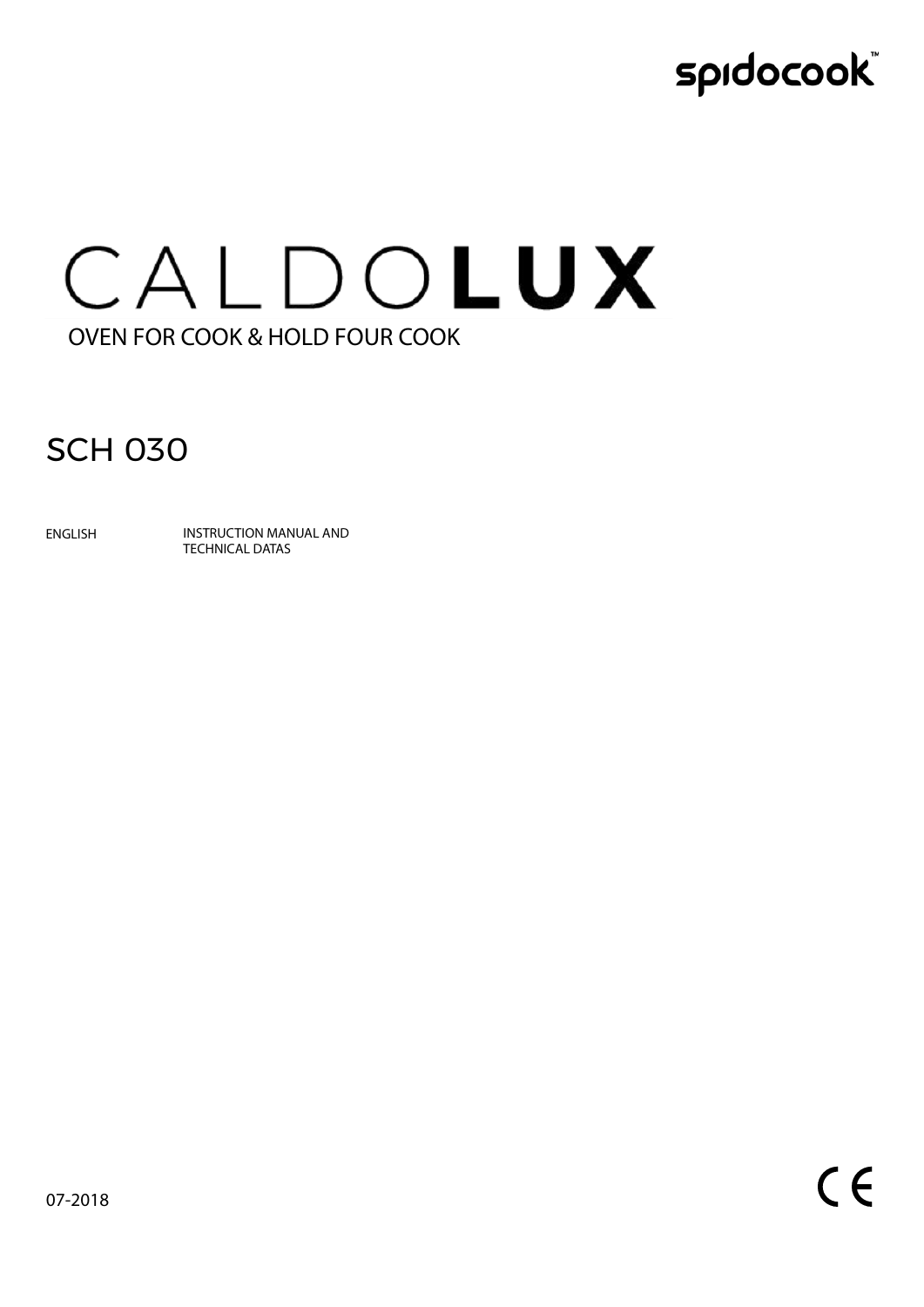| I.    | <b>INSTRUCTIONS FOR THE INSTALLER</b>                                                                                                             | 3                |
|-------|---------------------------------------------------------------------------------------------------------------------------------------------------|------------------|
|       | 1. DATA PLATE                                                                                                                                     | 3                |
|       | 2. CERTIFICATION                                                                                                                                  | 3                |
|       | 3. INSTALLATION - PRELIMINARY OPERATIONS<br>3.1 - CHECK OF HTE INSTALLATION LOCATION<br>3.2 - POSITIONING<br>3.3 - REMOVAL OF THE PROTECTIVE FILM | 3<br>3<br>3<br>3 |
|       | 4. INSTALLATION - ELECTRICAL CONNECTION<br>5. REVERSAL OF THE DOOR                                                                                | 4<br>4           |
| II. - | <b>INSTRUCTIONS FOR THE USER</b>                                                                                                                  | 5                |
|       | 1. INSTRUCTION FOR THE OPERATOR                                                                                                                   | 5                |
|       | 2. NOTES FOR THE USE                                                                                                                              | 5                |
|       | 3. DIGITAI CONTROI PANFI<br>3.1 - PREMISES<br>3.2 - DESCRIPTION AND USE OF THE DIGITAL                                                            | 6<br>6           |
|       | <b>CONTROL PANEL</b>                                                                                                                              | 6                |
|       | 4. MAINTENANCE - CLEANING OF THE APPLIANCE<br>4.1 - FIRST USE OF THE OVEN<br>4.2 - CAVITY CLEANING                                                | 7<br>7<br>7      |
|       | 4.3 - CLEANING OF THE EXTERNAL<br>PART OF THE OVEN                                                                                                | 7                |
|       | 5. TURNING OFF IN CASE OF BREAKING                                                                                                                | 7                |
|       | III.  COOKING VARIABLES                                                                                                                           | 8                |
|       | 1. TEMPERATURE                                                                                                                                    | 8                |
|       | 2. TIME                                                                                                                                           | 8                |
|       | 3. QUANTITY OF FOOD                                                                                                                               | 8                |
|       | 4. USE OF TRAYS - WIRE GRIDS                                                                                                                      | 8                |
|       | <b>IV. MAINTENANCE</b>                                                                                                                            | 8                |
|       | 1. ORDINARY MAINTENANCE                                                                                                                           | 8                |
|       | 2. SPECIAL MAINTENANCE                                                                                                                            | 8                |
|       | 3. MORE FREQUENT BREAKINGS<br>DIGITAL CONTROL PANEL                                                                                               | 9<br>10          |
|       | - TECHNICAL DATA - AT THE END OF THE MANUAL -                                                                                                     |                  |

Technical Data Electrical diagrams Drawings See attached file "TECHNICAL DATA" AT THE END OF THE MANUAL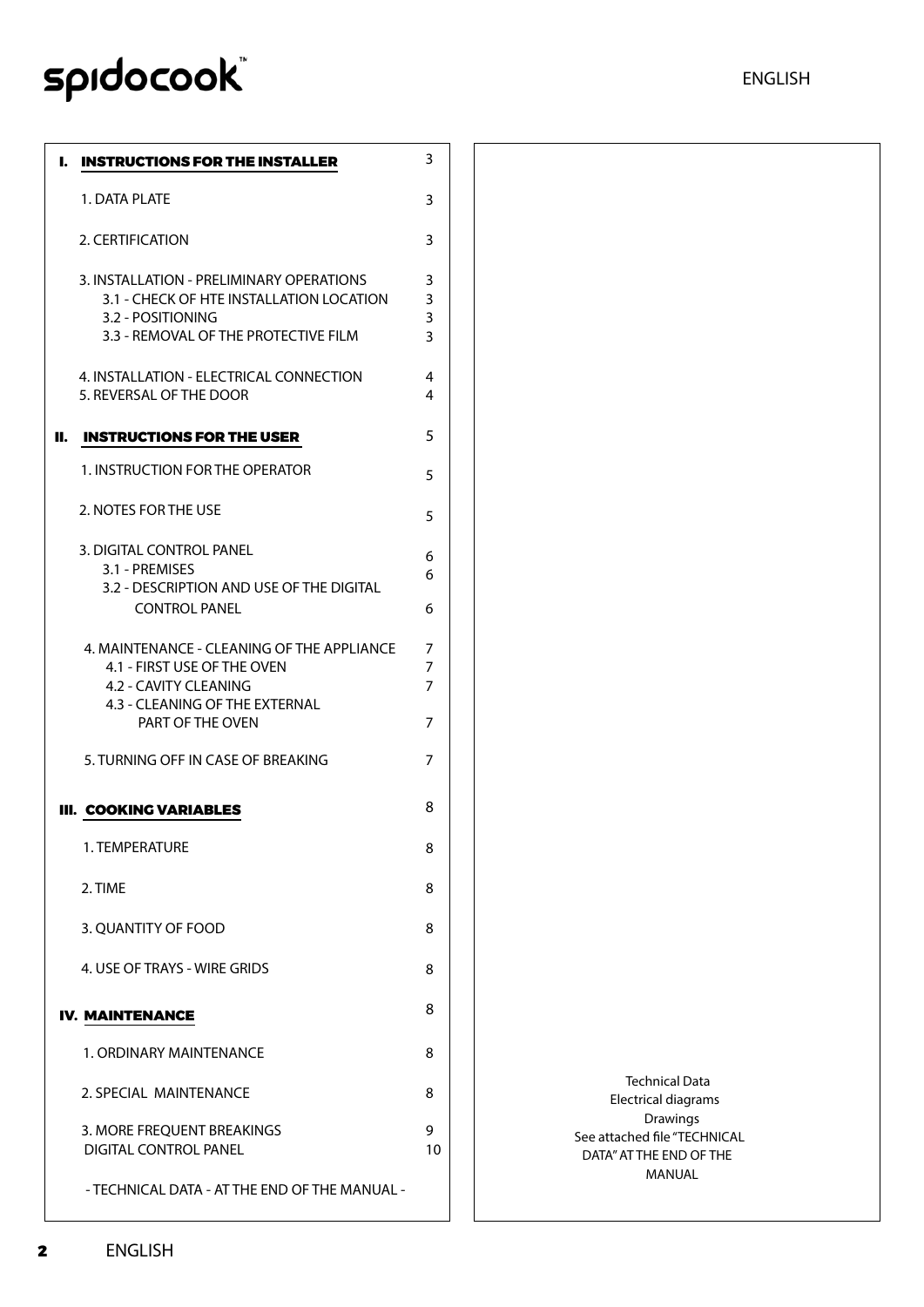### I. INSTRUCTION FOR THE INSTALLER

Dear Customer, we would like to thank you and congratulate you on the purchase of one of the SPIDOCOOK products. The instructions and suggestions that follow concern the phases of a proper installation, as well as the use and maintenance for your safety and for the best use of the appliance.

### 1. DATA PLATE



### 2. CERTIFICATION

The "CE" brand you find on the appliances included in this instructions manual refers to the following directives:

FLECTRIC STATIC OVENS - SERIE XCH  $\cdot$ 

- Low Tension Directive DBT 73/23/CEE e 93/68/CEE, according to rule EN60335-1: 2001 e according to rule EN60335-2-36: 2002
- Electromagnetic Compatibility Directive, according to rule EN60555-3, EN55014 and EN55104.

### 3. INSTALLATION – PRELIMINARY OPERATIONS

All the electrical connections and installations must be done by qualified personnel according to actual laws.

### 3.1 CHECK OF THE INSTALLATION LOCATION

Before placing the appliance, please verify the overall measurements and the exact position of the electrical connections looking at the pictures on the attached file "TECHNICAL DATA".

### 3.2 POSITIONING

Place the appliance respecting the safety standards in force that you find here following described:

- 1. Place the appliance so that its back and sides can be easily reached in order to make electrical connections and provide the needed service.
- 2. The appliance is not suitable for built-in installation and side by side positioning.
- 3. It is suggested to leave a distance of 10 cm. between the back of the oven and the wall behind the appliance.

All the models must be placed upon a support, for example a metal table.

Do not ever install the appliance on the floor.

If the appliance is placed near walls, dividers, kitchen cabinets, decorated edges, etc., it is recommended that this be of non combustible material.

Otherwise, they must be coated with non combustible thermal insulating material and you must be very respectful of the fire prevention standards.

### 3.3. REMOVAL OF THE PROTECTIVE FILM

Carefully remove all the protective film from the external walls of the appliance. Pay attention not to leave any rest of glue on the sides. If there should be any residue, please remove it with an appropriate solvent.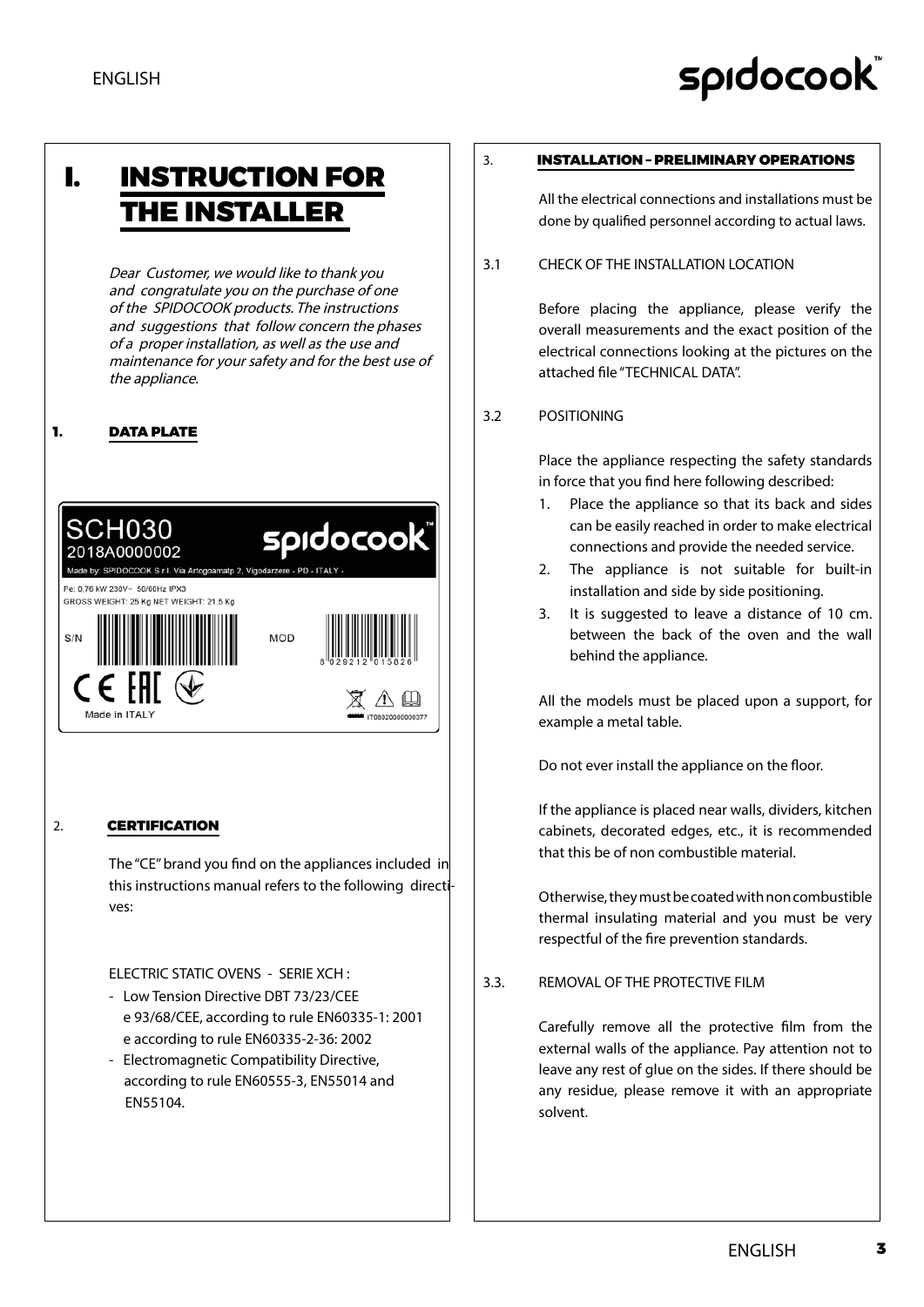### 4. INSTALLATION – ELETTRICAL CONNECTION

- a- The connection to the electrical power supply system must be done according to the standard in force.
- b- Before connecting the appliance, make yourself sure that the voltage and the frequency correspond to those stated on the data plate of the appliance.
- c- The appliance must be placed so that the connection plug to the network can be easily reached.
- d- Place an omni-polar switch between the appliance and the network. The omni-polar switch must have the following characteristics:
- must be easily reached after the installation;
- the contacts of the switch must have a minimum opening distance of 3 mm;
- must have an appropriate input (for example, magneto-thermal switch.

When the appliance is working the power supply voltage must not diverge from the value of the nominal voltage, written on the technical data plate, by more than  $\pm$  10%.

b- The appliance must be connected to the ground line of the network.

Moreover, the appliance must be included in equipotential system whose efficiency must be properly checked according to the current law. This connection must be done between the different appliances using the terminal marked with the symbol:



The equipotential conductor must have a minimum section of 10 mm<sup>2</sup>.

### 5. REVERSAL OF THE DOOR

To meet the customers' need, the appliance is equipped with a reversible door. With this characteristics, the user can choose, at any time, on which direction he/she wants to open the door.

Needed equipment:

- Medium size screwdriver with Philips driver;
- Small size screwdriver with Slotted driver

Procedure:

- 1. Disconnect the appliance from the electrical power supply and wait for the appliance to cool down.
- 2. Remove eventual trays containing food from the cavity.
- 3. Lay the oven on the side so that the fulcrum of the door is on the top (see following picture).



4. With the screwdriver with Philips driver, unscrew anticlockwise both the screws that fix the stirrup (see following picture).



4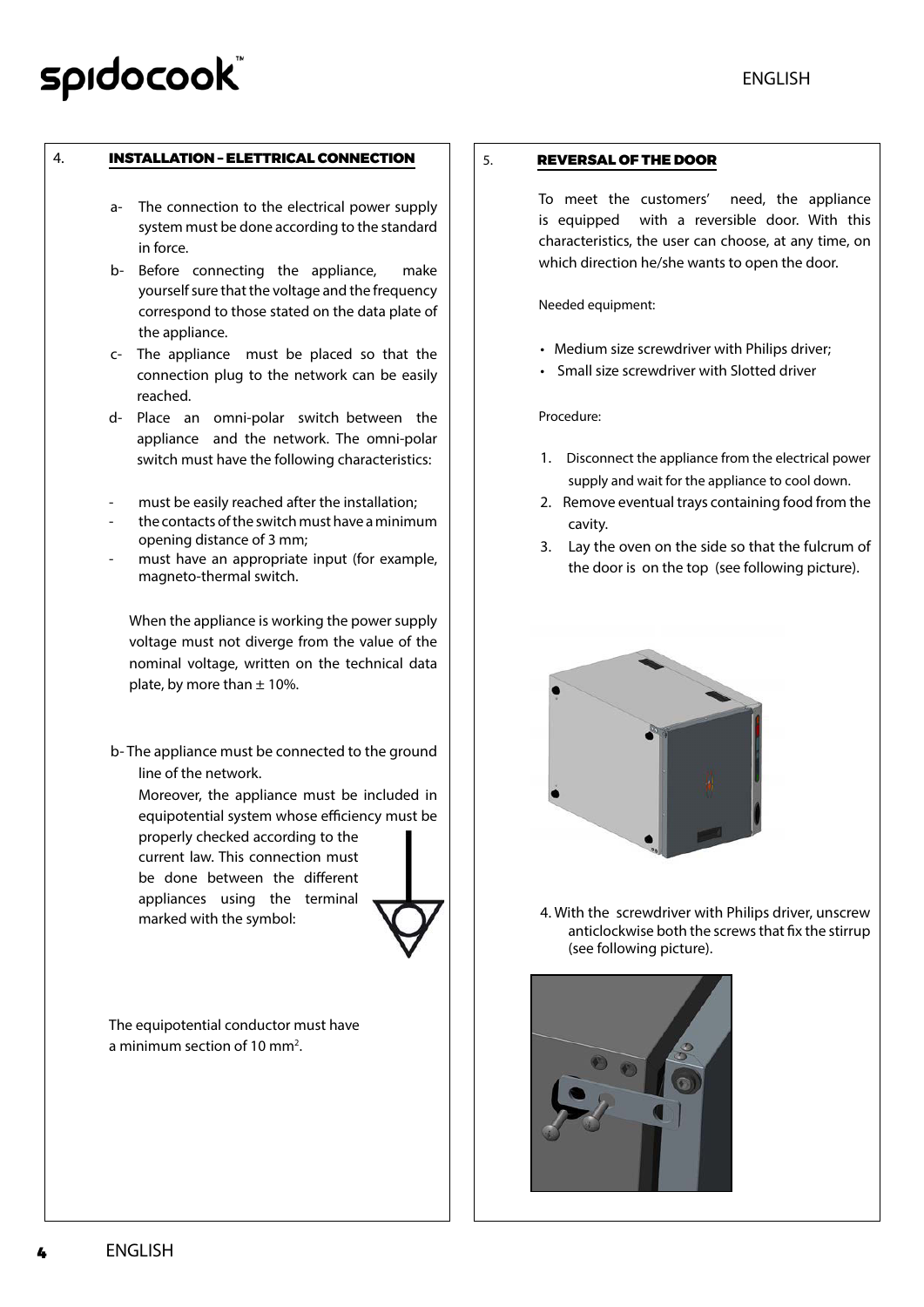- 5. Remove the door and lay it on a flat surface.
- 6. With the screwdriver with Slotted driver remove the cap and the bronze washer from the bottom of the lid; after this proceed with the reversal of the door (see following picture).



- 7. Turn the oven and lay it on the left side
- 8. Re-assemble the door inserting the hexagon screws in the bronze kasher.
- 9. Assemble the stirrup on the bottom of the oven paying attention to position properly the bronze washer inside the hole you find on the stirrup.
- 10. Fix the stirrup with the two proper screws.



11. Position the oven in the horizontal position and plug the oven back to the net.



### II. INSTRUCTIONS FOR THE USER

### WARNING!

The appliance cannot be cleaned with a jet of water. Never wash the cavity with acids or aggressive detergents. Use only water and soap.

The appliance is made for a specific professional use and must be used by qualified personnel only.

#### 1. INSTRUCTIONS FOR THE OPERATOR

#### **WARNING!**

Carefully read this user manual before starting to operate with the appliance as it gives you important information regarding safety during installation, use and maintenance of the appliance itself.

Keep the manual in a safe place where the different operators that work with the appliance can easily find and read it.

For any eventual repair, please apply only to authorized service centres. Always require original SPIDO**COOK** spare parts.

Failure to observe the above suggestions can compromise safety of the appliance and the guarantee cannot be recognized anymore.

### NOTES FOR THE USE

### Premise:

 $\overline{2}$ 

This appliance must be used only in the way in which it was expressly intended. The ovens were designed to cook food as here below described. Every other use is to be considered improper.

The oven allows you to work on temperatures up to 120°C.

The appliance can be used to:

- cook all gastronomy preparations, fresh or frozen;
- regenerate refrigerated or frozen food.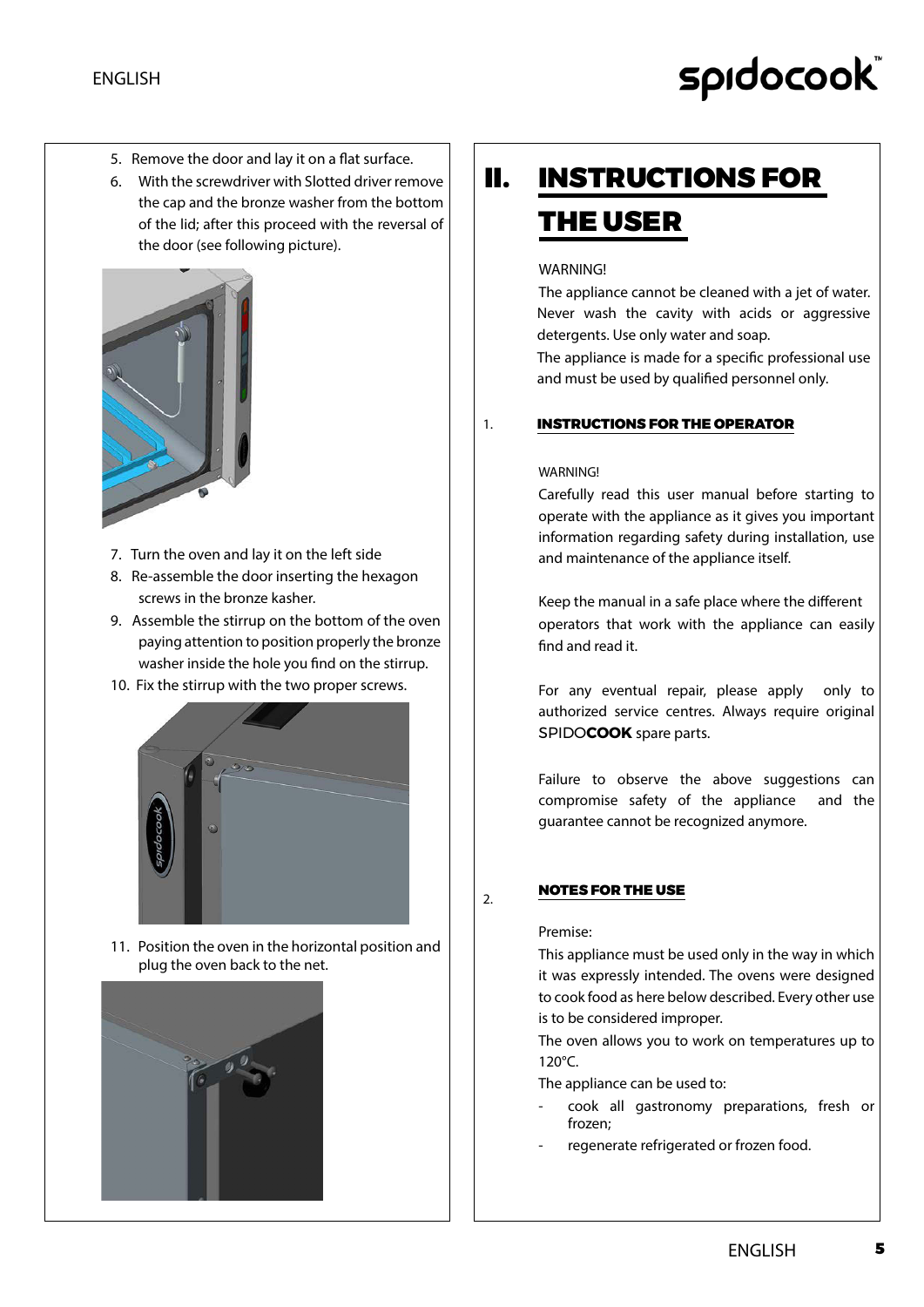When placing the food in the cavity, leave at least 10 mm between the trays in order to allow the hot air to circulate inside the cavity. Please, avoid to put salt on the food when it is inside the cavity.

### 3. DIGITAL CONTROL PANEL

#### 3.1 PREMISE

Caldolux is an appliance with two main functions:

- cooking (COOK), during which the food inside the cavity is cooked;
- holding (HOLD), during which the food already cooked is held at a constant temperature.

The main function of the electronic panel control for HOLD is to regulate the temperature inside the baking chamber by piloting the warming up element and by modulating the power with a circuit in TRIAC. The surrounding inside the baking chamber is static therefore no fan is present.

3.2 DESCRIPTION AND USE OF THE CONTROL PANEL

SEE THE IMAGE PAG10

### Starting

The lighting and the extinction of the control are made by pushing the button ON/OFF. When the control is in state of OFF the relative LED (placed to the right of the push-button) is lighted in order to signal the presence of the grid voltage; when the control comes lighted the LED is extinguished.

### Cooking (COOK)

At the lighting, the electronic control goes in the phase of baking (COOK) and the LED "TEMPERATURE ROOM" is lighted: it is therefore possible to set up the temperature in the baking chamber by acting on the two push-buttons + and  $-$  (temperature range between 0 - 120 °C). When the display indicates a temperature equal to 000, by pressing the button  $-$ , you go directly to 120  $^{\circ}C$ .

Once the temperature in the chamber is set up, you

must decide between using the core probe or the time in order to determine the duration of the baking. Using the core probe , the phase of baking (COOK) ends when the temperature measured by the core probe reaches the set up value. Using the time, you have to set up the wanted duration of the baking in hours and minutes.

The two functions are mutually exclusive: if the core probe is used you cannot set up the time and, vice versa, setting up the time, the core probe cannot be set up.

By pressing the SELECT button, the LED " CHAMBER TEMPERATURE " goes out and the LED " CORE TEMPERATURE" switches on. The display, in this case, points out the temperature established for the core probe. To change the core temperature you have to act on the buttons  $+$  and  $-$  (temperature range between 0 - 120 ºC).

When the display indicates a temperature equal to 000, by pressing the button –- , you go directly to 120 ºC.

By pressing the SELECT button, the LED " CORE

TEMPERATURE " goes out and the LED " TIME " switches on: the display, in this case, shows the established time.

To establish the time of functioning it is sufficient to act on both buttons  $+$  and  $-$  (you have the possibility to establish the time between 0 hour.01 minutes - 9 hours.59 minutes).

### Maintenance (HOLD)

After setting the baking chamber temperature and the core temperature or the time, by pressing the SELECT button, the control enters in the maintenance phase(HOLD) and the LED " CHAMBER TEMPERATURE " related to this phase switches on.

To fix the temperature inside the baking chamber, you have to act on the buttons  $+$  and  $-$  (the possible temperature range is between  $0 - 120$  °C). When the display points out a temperature equal to 000, by pressing the button - on the display, you pass directly to 120 °C.

In this phase of maintenance (HOLD) it is possible to establish the temperature only inside the baking chamber, this condition remains unchanged for an infinite time, except a manual extinction of the user

6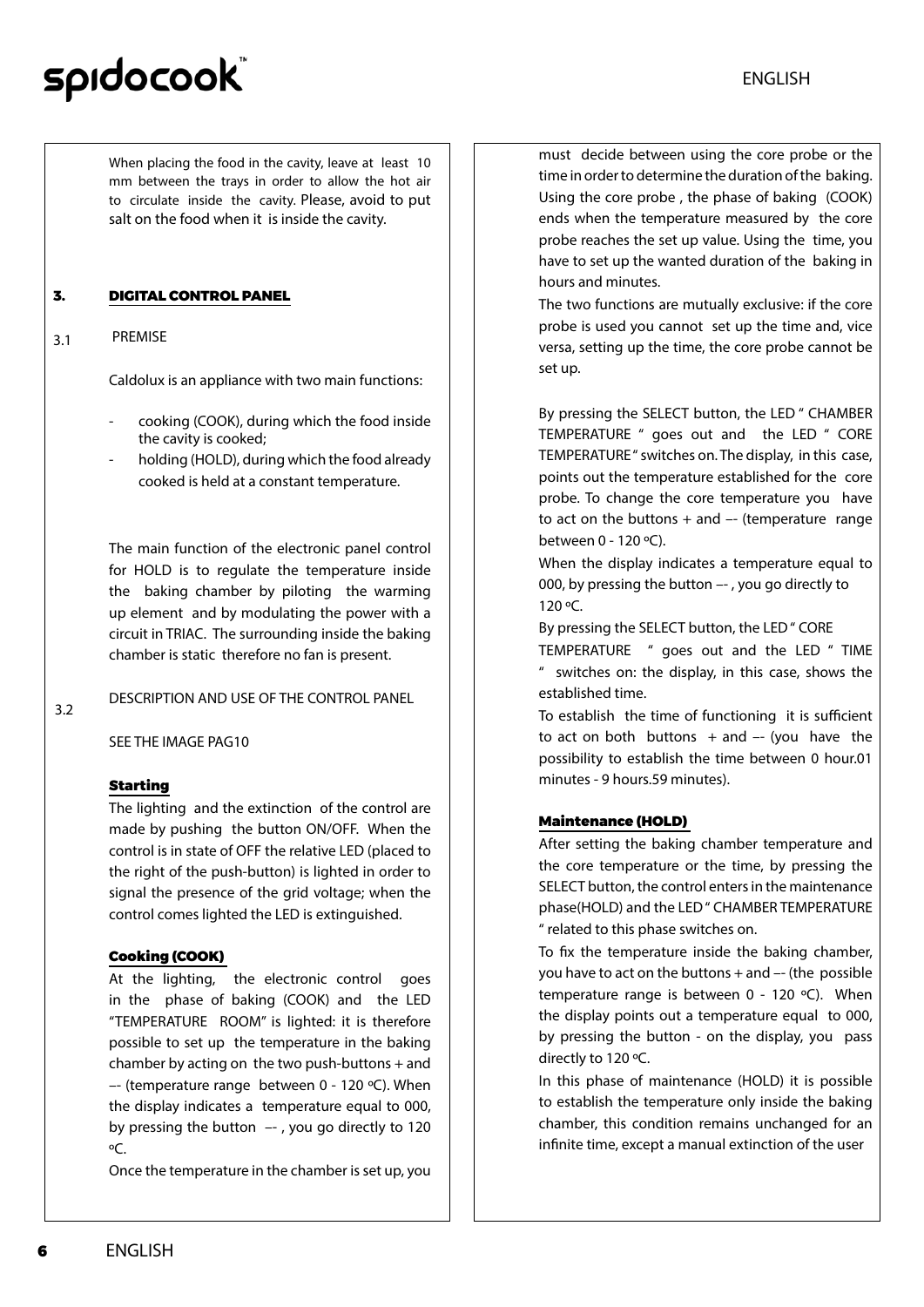### by using the button STAR / STOP.

After setting the parameters of functioning, you make the cycle go on by using the START/STOP button. When the control is in a fit state of STARTING (DEPARTURE), the related LED switches on (put to the left of the button).

During the functioning of the baking phase (COOK), they are alternately shown, with a space of 4 ", the temperature read inside the baking chamber and the temperature read by the core probe or the remaining time to end baking (count down), according to the parameter selected in the positioning phase.

By pressing the SELECT button during this phase, the established parameters can be shown and can be possibly changed (the baking chamber temperature and the core temperature/ time). After 15 " during which you press no button to modify, the electronic control turns to the normal visualization (temperature read in the chamber and temperature read in heart / count down ).

During the functioning of the maintenance phase(HOLD), the temperature read in the baking chamber is shown.

### Cycle Interruption

It is possible to interrupt the baking cycle by pressing the button START / STOP, at any time. When the baking cycle is interrupted with the button START / STOP, all the established parameters (baking chamber temperature, core temperature or time) is put at zero.

#### 4. MAINTENANCE – OVEN'S CLEANING

**WARNING!** 

All maintenance operations must be done only by qualified personnel.

Before starting any maintenance operation, you need to disconnect the appliance from the electrical power supply and wait for the appliance to cool down.

#### 4.1 FIRST USE

Before using the appliance for the first time it is necessary to clean up the metal baking chamber with hot water and soap and then rinse it. Never wash the baking chamber with acids or aggressive detergents.

it is necessary then to heat the equipment emptied for about 30 minutes

at approximately 100  $\degree$ C, in order to eliminate eventual smells caused from the thermal isolation.

BAKING CHAMBER CLEANING

4.2

It is necessary to clean up the inside of the baking chamber with suitable products at the end of every cooking cycle.

In order to clean the appliance it is requested to follow the following indications:

To help cleaning, remove the lateral

grids, taking them out from the oven;

- Switch on the oven:
- Set the temperature at about 80°C for about 10 minutes;
- Let the appliance cool down and clean with a cloth.

Do not use for the cleaning of the steel acids, aggressive products or products containing chlorine (sodium hypochlorite, hydrochloric acid etc.), not even if diluted.

### 4.3 OVEN EXTERNAL CLEANING

Never use a jet of water in pressure to clean the external part of the oven. Use wet clothes.

5. TURNING OFF IN CASE OF BREAKDOWN

In case of a breakdown, please :

- deactivate the appliance;
- disconnect the electrical power supply automatic circuit breaker placed upstream from the appliance;
- consult a technical assistance center with trained staff.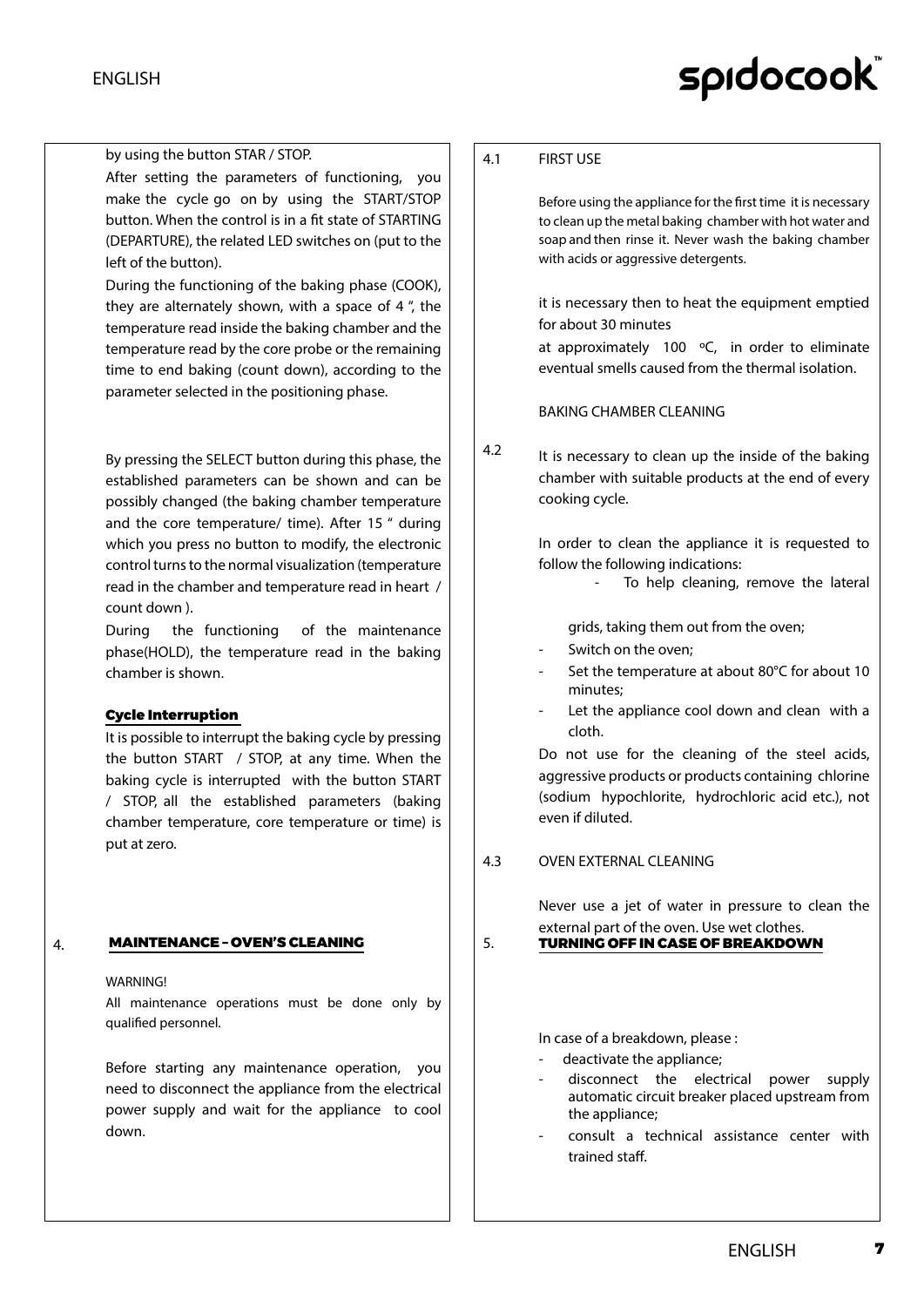### III. COOKING VARIABLES

#### Warning:

- a- Before baking, heat empty the appliance on a temperature higher of about 30°C from the necessary baking temperature, in order to obtain the maximum uniformity of baking.
- b- A higher temperatures than standard requested for the product leads to a not uniform baking.
- c- Avoid to touch the products put on the pan.

### 1. TEMPERATURE

The exact setting of the temperature guarantees the a proper cooking of the food from the inside and the outside. A lower temperature than the proper one dries the food rather than cook it.

A higher temperature than the proper one burns the surface and the inside remains uncooked ( sometimes this is desired, especially for meat cooking).

### 2. TIME

This variable depends a lot on the quantity of food put in the oven. A bigger quantity of food needs a longer cooking time and vice versa.

Shorter times than the proper ones do not allow the complete cooking of the food.

Longer times than the proper ones cause the burning of the food surface.

#### 3. FOOD QUANTITY

The quantity of food affects the cooking time. A bigger quantity of food needs a longer cooking time and vice versa.

#### 4. USE OF PANS AND GRIDS

It is recommended to use :

- Stainless steel pans : first courses, meat, fish and potatoes.
- Grids: meat to be browned like steaks, hot dogs, sausage, frozen bread and frozen pizza.

### IV. MAINNANCE

#### 1. ORDINARY MAINTENANCE

All the maintenance operations must be done only by qualified staff.

Before starting any maintenance operation, you have to disconnected the appliance from the electric power supply and wait for the appliance to cool down.

The appliance must be regularly controlled at least once a year. A specialized technician has to control the complete machine.

#### 2. SPECIAL MAINTENANCE

All the maintenance operations must be done only by qualified staff.

Before starting any maintenance operation, you should disconnect the appliance from the electric power supply and wait for the appliance to cool down.

The parts that need special maintenance can be reached by removing the front control panel and the back of the oven.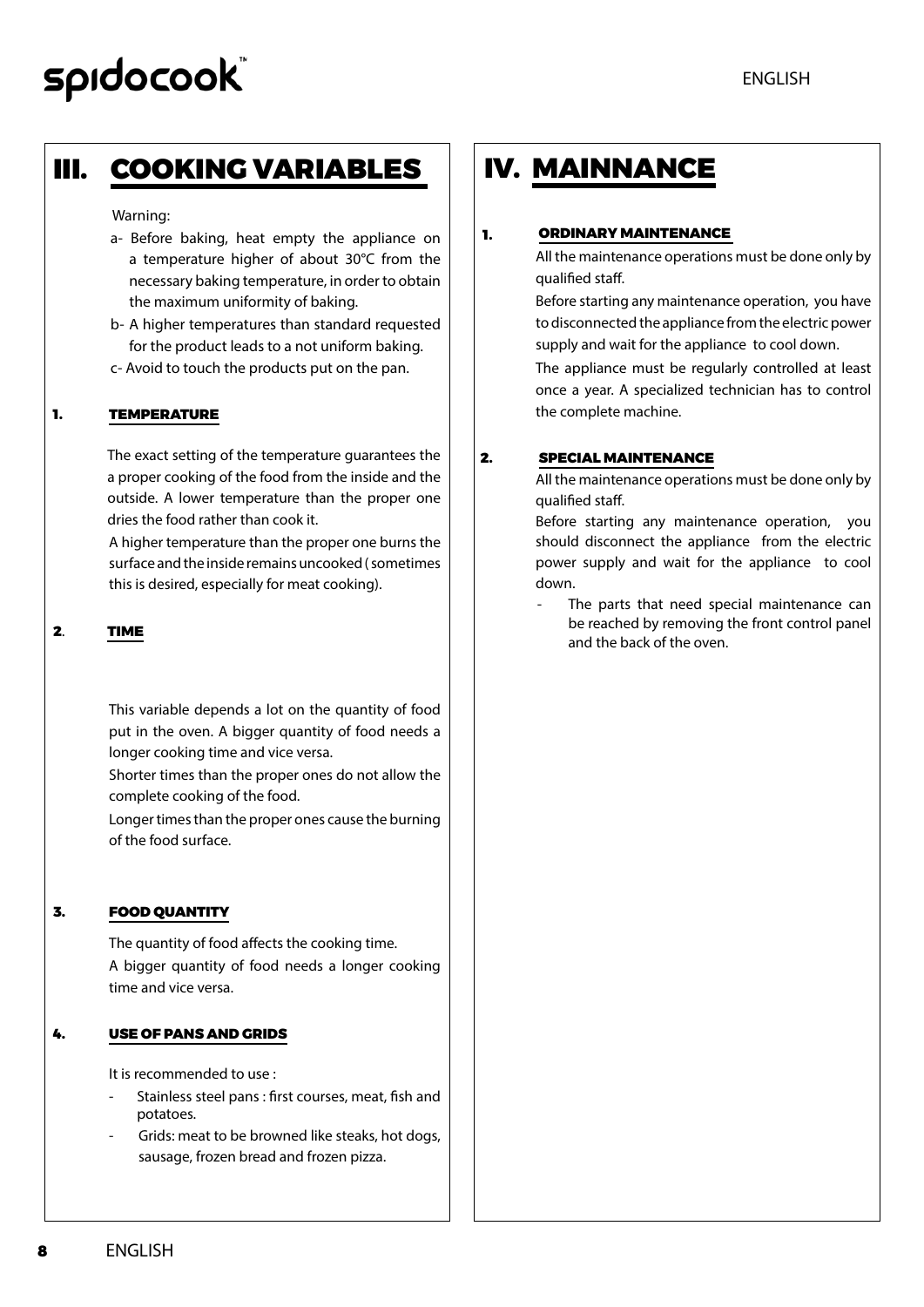### 3. MORE FREQUENT BREAKINGS

| <b>BREAKDOWN</b>                                                                                       | <b>CAUSE</b>                                                                                      | SOLUTION                                                                                                                                                                   |
|--------------------------------------------------------------------------------------------------------|---------------------------------------------------------------------------------------------------|----------------------------------------------------------------------------------------------------------------------------------------------------------------------------|
|                                                                                                        | The tension of the electrical system is<br>missing                                                | Restore the tension                                                                                                                                                        |
| The oven is completely turned off                                                                      | Intervention of one of the fuses of the<br>power board                                            | Replacement of the fuse                                                                                                                                                    |
|                                                                                                        | The connection to the electric system<br>not made in the correct way                              | Control<br>the<br>connection<br>of<br>the<br>appliance to the electric system                                                                                              |
| The oven does not warm up well<br>even if the temperature and the<br>time were established and the key | Safety thermostat intervention                                                                    | the thermostat of safety has an<br>automatic rearmament:<br>You must wait for some minutes so<br>that the temperature of the oven goes<br>down and the thermostat reequips |
| STARTING /<br>STOP was pressed                                                                         | Damaged resistance                                                                                | Contact a specialized technician for<br>reparation                                                                                                                         |
|                                                                                                        | Damaged electronic control                                                                        | Contact a specialized technician for<br>reparation                                                                                                                         |
|                                                                                                        | The wires that connect the temperature<br>(chamber) probe are not connected to<br>the power board | Control the connection                                                                                                                                                     |
| On the temperature display you can<br>read S01                                                         | Damaged chamber probe                                                                             | Contact a specialized technician for<br>reparation                                                                                                                         |
|                                                                                                        | Damaged electronic control                                                                        | Contact a specialized technician for<br>reparation                                                                                                                         |
|                                                                                                        | The wires that connect the core<br>temperature probe are not connected to<br>the power board      | Control the connection                                                                                                                                                     |
| On the temperature display you can<br>read S02                                                         | Damaged core temperature probe                                                                    | Contact a specialized technician for<br>reparation                                                                                                                         |
|                                                                                                        | Damaged electronic control                                                                        | Contact a specialized technician for<br>reparation                                                                                                                         |
| Even with the door closed water                                                                        | Damaged door gasket                                                                               | Contact a specialized technician for<br>reparation                                                                                                                         |
| goes out across the gasket                                                                             | Damaged magnetic closing system                                                                   | Screw on magnets in clockwise sense<br>per hour by paying attention not to<br>damage them                                                                                  |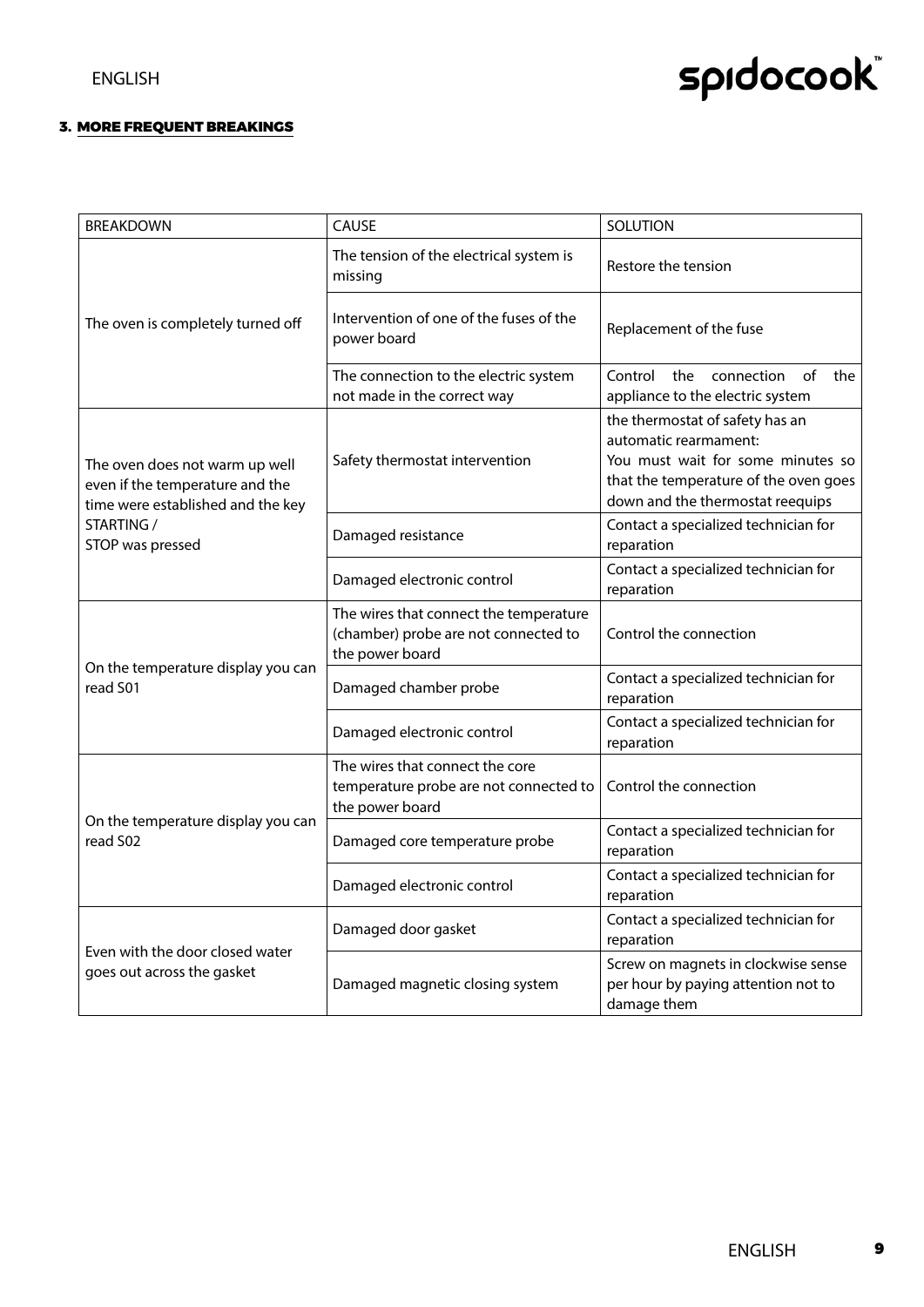### **DIGITAL CONTROL PANEL**

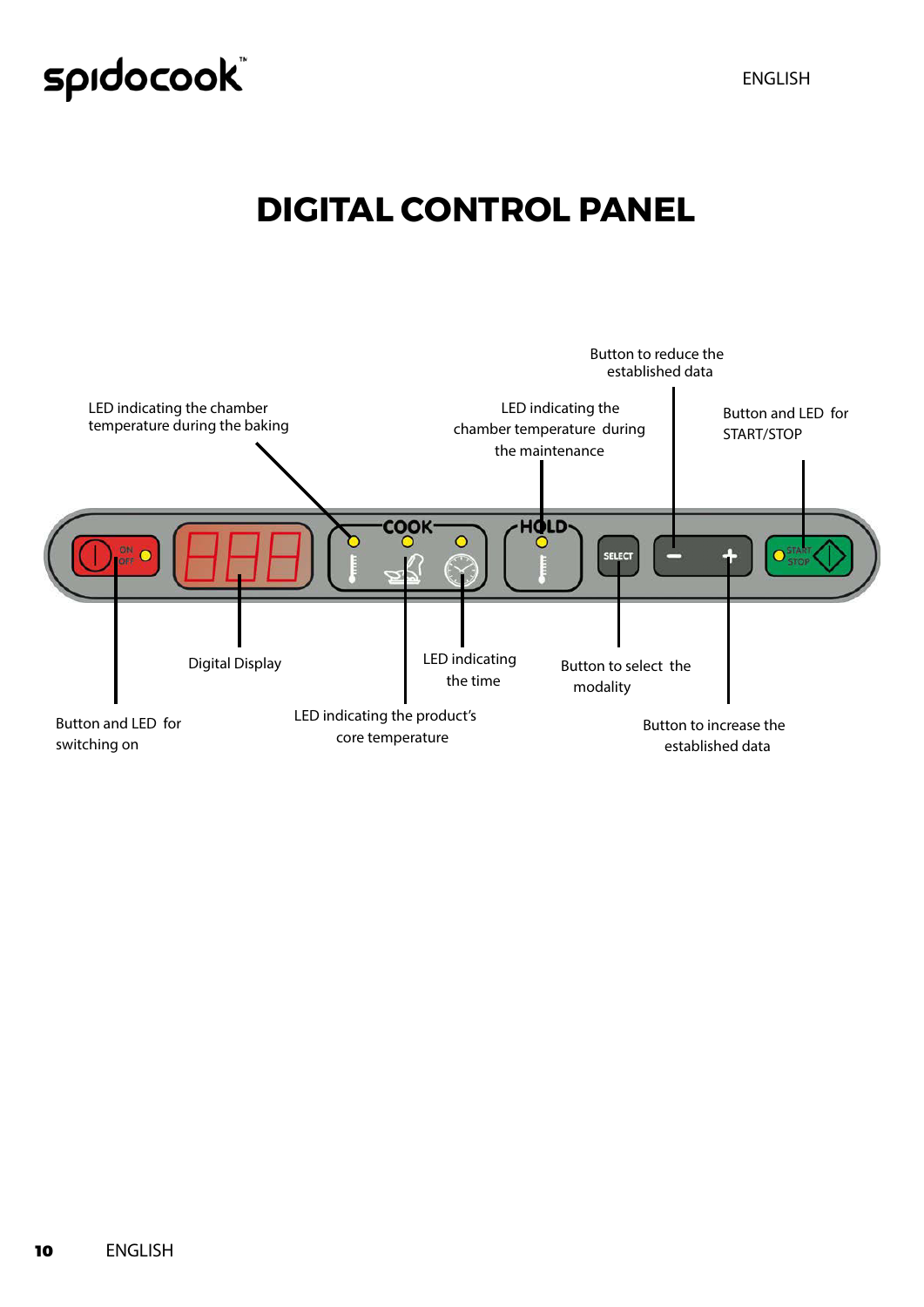### **NOTES:**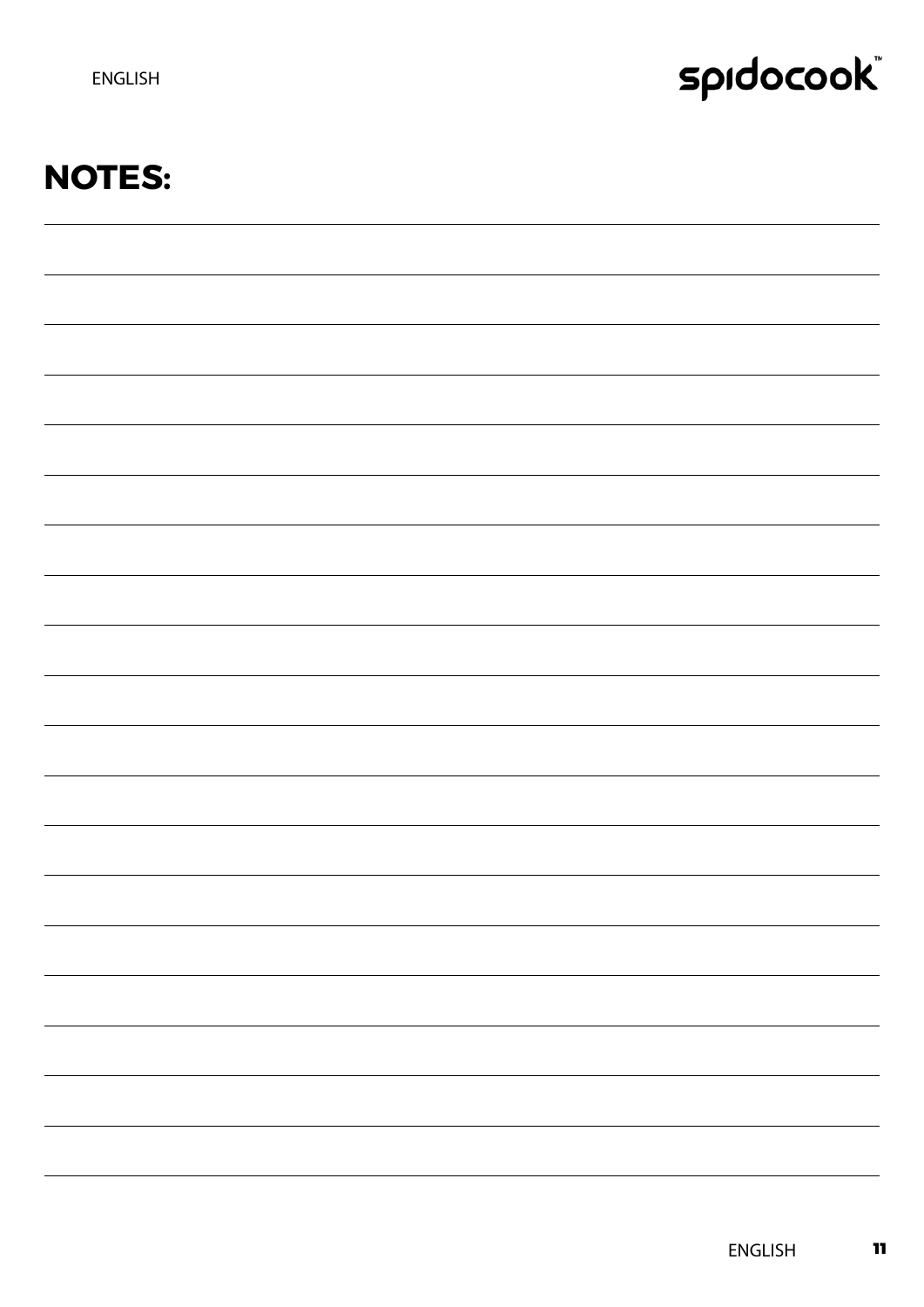| <b>ENGLISH</b>                                                                                                              | <b>TECHNICAL DATA</b>                                                                                |
|-----------------------------------------------------------------------------------------------------------------------------|------------------------------------------------------------------------------------------------------|
| ELECTRICAL POWER<br><b>FREOUENCY</b><br>POWER SUPPLY CABLE TYPE<br>POWER SUPPLY CABLE EXTERNAL<br>Ø VOLTAGE / CABLE SECTION | kW 0.76<br>50 Hz<br>H07RNF $10 \div 16$ mm<br>$230 \text{V} \sim 3 \text{G} \times 1.5 \text{ mm}^2$ |
| MAX FOOD LOAD<br><b>NOISE LEVEL</b>                                                                                         | <b>Kg 15</b><br>$<$ 70 db $(A)$                                                                      |

# CALDO**LUX**<br>SCH 030